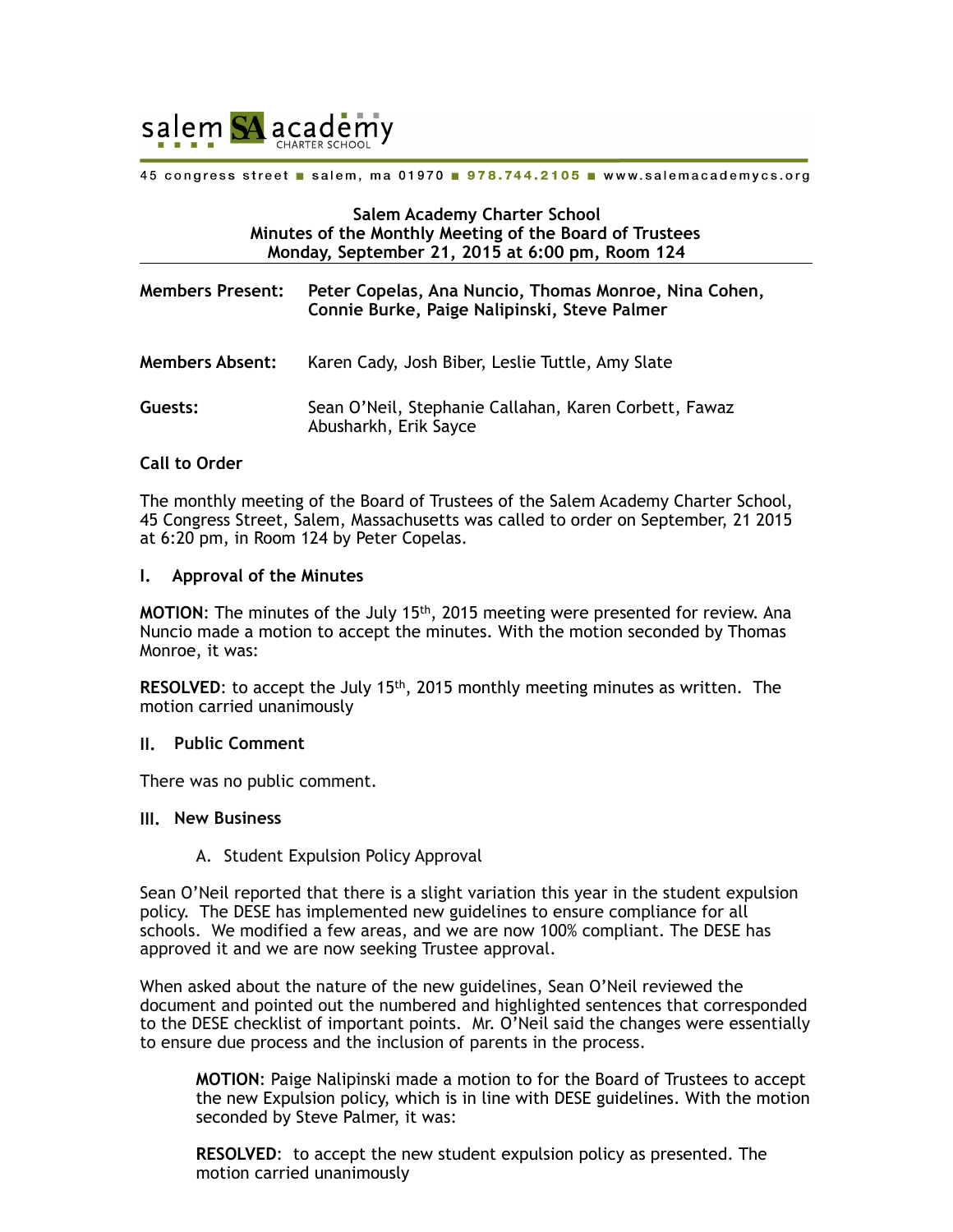B. MPCSA State House hearing October 13<sup>th</sup>, 2016

Sean O'Neil reported that there is pending legislation to change the funding formula for charter schools and to put a 3-year moratorium on the institution of new charters. Furthermore, there is legislation that would require charter schools to comply with the certification requirements for teachers as traditional public schools. The Charter School Association has asked all charter schools to send teams of representatives to the statehouse in October to advocate for charter schools. Sean O'Neil requested as much Trustee support as possible.

Nina Cohen asked how our state representatives feel about charter schools. She suggested that Sean O'Neil follow up with the representatives. Stephanie Callahan reported that she has met with Paul Tucker. They are working on arranging a meeting with Joan Lovely, who is one of the supporters of the legislation that would negatively impact charter schools.

C. MPCSA Birthday Celebration October 24

Sean O'Neil explained that SACS has a purchased a table for 10 guests and is inviting the Trustees to a dinner party at Boston's Park Plaza Saturday, October 24.

D. Trustee Compliance

The Charter School Office needs all Trustees to respond regarding trustee compliance. SACS is almost all complete.

E. Trustee Committee Appointments Peter Copelas

Peter Copelas reported that we are asking potential trustees to attend the upcoming October or November meetings. Trustees are to contact Peter Copelas for names of individuals to invite.

Thomas Monroe asked how many new trustees we are seeking. Peter Copelas explained that we are looking for 3-4 candidates. Nina Cohen added that we could also invite them to November 5<sup>th</sup> Community Luncheon. Trustees are asked to email any names and contact information to Nina so that she can send a formal invitation.

# **IV. SFC Report**

Fawaz Abusharkh

Fawaz Abusharkh reported that there were close to 20 parents who attended the SFC's first meeting of the year.

He and Cathy Emerling have served as co-moderators for the past three years, and so the SFC is seeking nominations for new co or tri moderators.

## **V. Head of School / Principal Report**  Stephanie Callahan

## **Grading System**

Stephanie Callahan reported that there has been a change to our grading system. Specifically, the way grades are calculated is changing. We are now able to recognize higher proficiency and effort in our grading. We will explain the changes to families in more detail during back to school night, but we have given parents some initial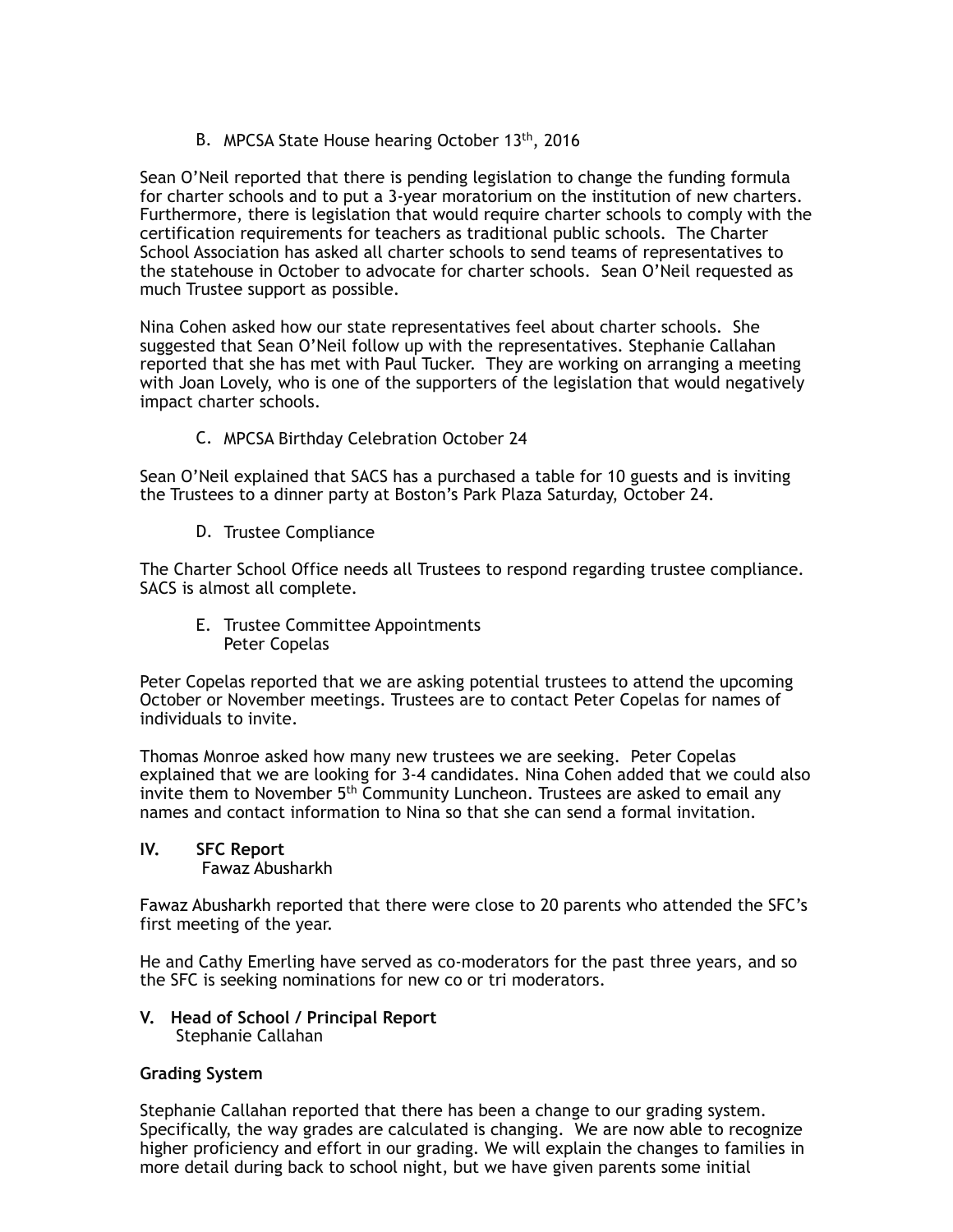information before that event. This change also affects the way our grades will look on transcripts, but we know that colleges will accept this new system. They will understand the grading system in the context of our system, not compared to other schools.

Connie Burke asked if this new grading system will work in School Brains. Stephanie Callahan replied that it would, and it would be more efficient than Veracross was.

Nina Cohen mentioned that the parent letter was very confusing. She wondered about how SACS plans to assess how families are adapting to the new grading system. Stephanie Callahan agreed that assessment is an integral component and there are assessment plans, including working within the structure of the Dissemination Grant.

Peter Copelas asked if the new grading model is a huge change or a small shift. Stephanie Callahan reported that we are making our grades more meaningful. We are asking teachers to re-think how they are coming up with their grades. It is not a radical shift since our educational model reflects this process already. Additionally, teachers are supportive of the new model.

Thomas Monroe asked if this new system makes the school more or less competitive. Stephanie Callahan replied that the system is more rigorous, and more accurate, therefore making us more competitive.

## **Technology**

We have deployed Chrome Books to all upper school and it seems to be going well. Teachers are using Google classroom. Lower school students are still using the computer carts but we are looking into additional technology enhancements for the Lower School in the future. Currently, we do not have enough Chrome Books for the Lower School, but are building up to that level.

Thomas Monroe asked what happens if students don't have internet access at home. Stephanie Callahan replied that our school is open until 5:30 and students are welcome to work here until then. In addition, we are aware that this could be an issue for some students and are listening for any difficulties.

## **School Brains**

We are preparing to launch the Community Portal, which will give parents and students access. There are a few grading glitches that we are working on. Our next step is to archive all of our Veracross historical data.

## **MCAS**

The MCAS results are still embargoed. We will share those results at the October Board of Trustees meeting. The state will be voting soon regarding PARRC versus MCAS.

Peter Copelas asked if any families opted out of the PARRC testing last year. Stephanie Callahan reported that one student did opt out. Students needed to tell teachers directly if they are not testing because there is no actual opt out option.

## **Staffing**

One of our Upper School history teachers left for Salem High School in September. We have hired a new history teacher with good experience. We are helping students work through this transition.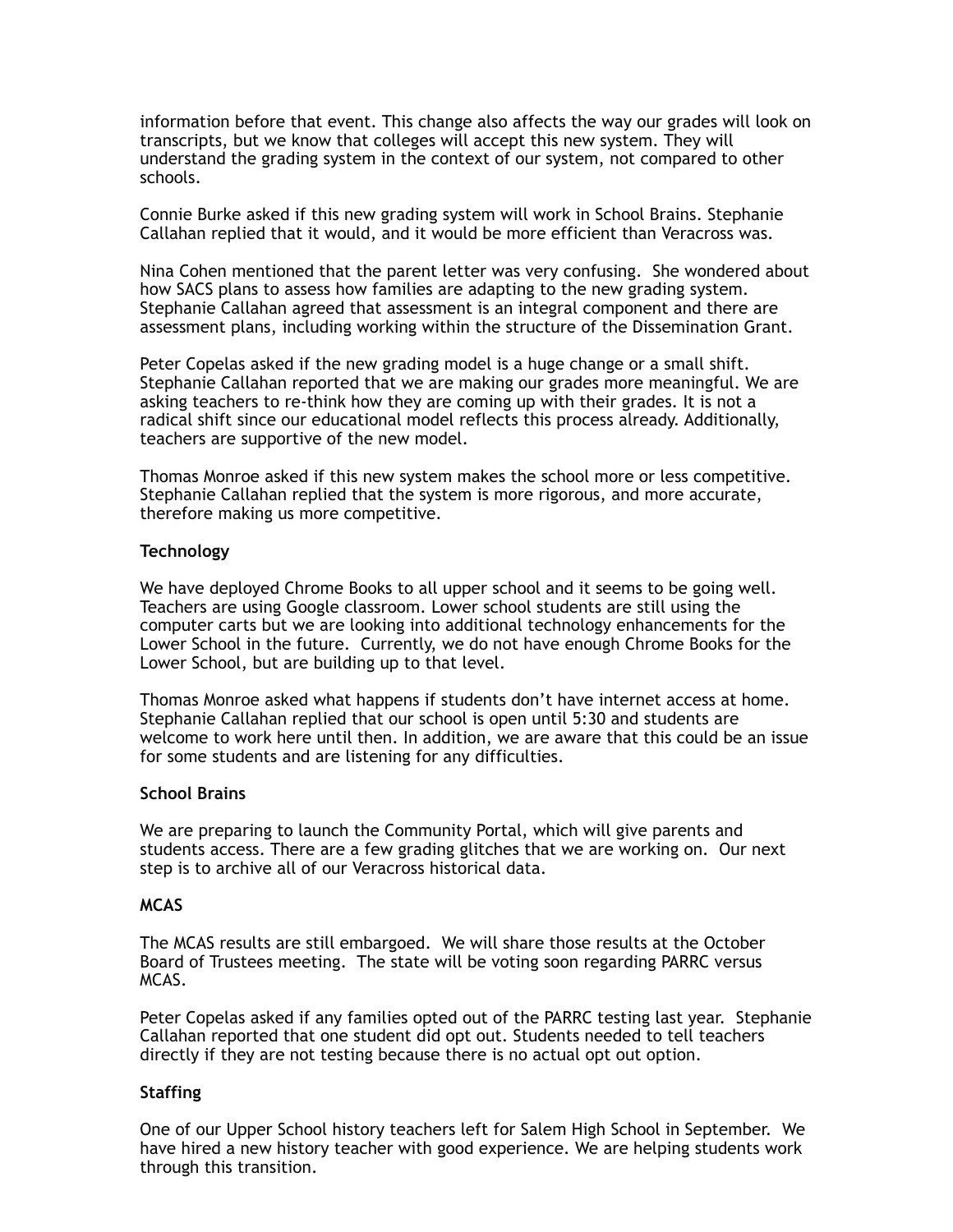There is still an opening for an Education Technology Specialist. We are working to find a suitable candidate.

#### **Reach Day**

We had a successful Reach Day in September that included field trips for hiking in Upper and Lower schools. Reach the Beach was also a success.

#### **Dissemination Grant**

Peter Copelas asked where is SACS in the process of the Dissemination Grant and if we are wrapping things up. Stephanie Callahan reported that Sarah Morrill will be here 2 days a week, and then one day to tie up any loose ends. The project is scheduled to end on February 1, 2016. Salem Public Schools now has to implement what they have learned and have asked for some support from our staff in small groups.

Ana Nuncio asked if we are moving to more professional development days to support this project. Stephanie Callahan reported that we will not add any days, but we will use substitute teachers to cover SACS teachers when they go to Salem Public.

#### **VI. Executive Director Report**  Sean O'Neil

#### Current Enrollment

Enrollment always fluctuates at the beginning of school. We anticipated a maximum of 434 students, but we budgeted for 426. We had 438 enrolled in late August. We lost more  $9<sup>th</sup>$  graders than expected, as many of them enrolled in Essex Technical High School, and then we lost some additional  $9<sup>th</sup>$  and 10<sup>th</sup> graders in the last days before school opened and over the course of the first week. This put our enrollment at 422, down 4 students and \$55,000.

We are working to increase appeal in the high school to make it more robust and socially appealing to students. We need to set as a goal to reduce our attrition rate to 5%. The new gym and arts facilities will definitely help attract and retain Upper School students.

Peter Copelas asked how we fix this problem, especially if any other students leave. Sean O'Neil replied that we have already advertised a new enrollment period for this year. Unfortunately, no new enrollments came out of from those efforts. We have met with the 9<sup>th</sup> grade class and encouraged them to refer friends or acquaintances. One other possibility is to allow high school students to return here after they have left. Since we no longer have a waiting list for the  $9<sup>th</sup>$  grade, that has not been an option. We do, however, have a large Lower School wait list. 90% of that list includes Salem residents. Currently, our ethnic breakdown now reflects less than 50% of white students enrolled at SACS. Our Special Education population is now 18%, which is an increase from 14% in past years. Our reduced lunch population is at 42% this year. We need to maintain 40% of students receiving reduced lunch over 3 years to maintain our Title I funding.

We are still waiting for a decision on our Amelia Peabody Grant application for a tutoring program, but we anticipate a response in the next week.

#### **VII. Committee Reports**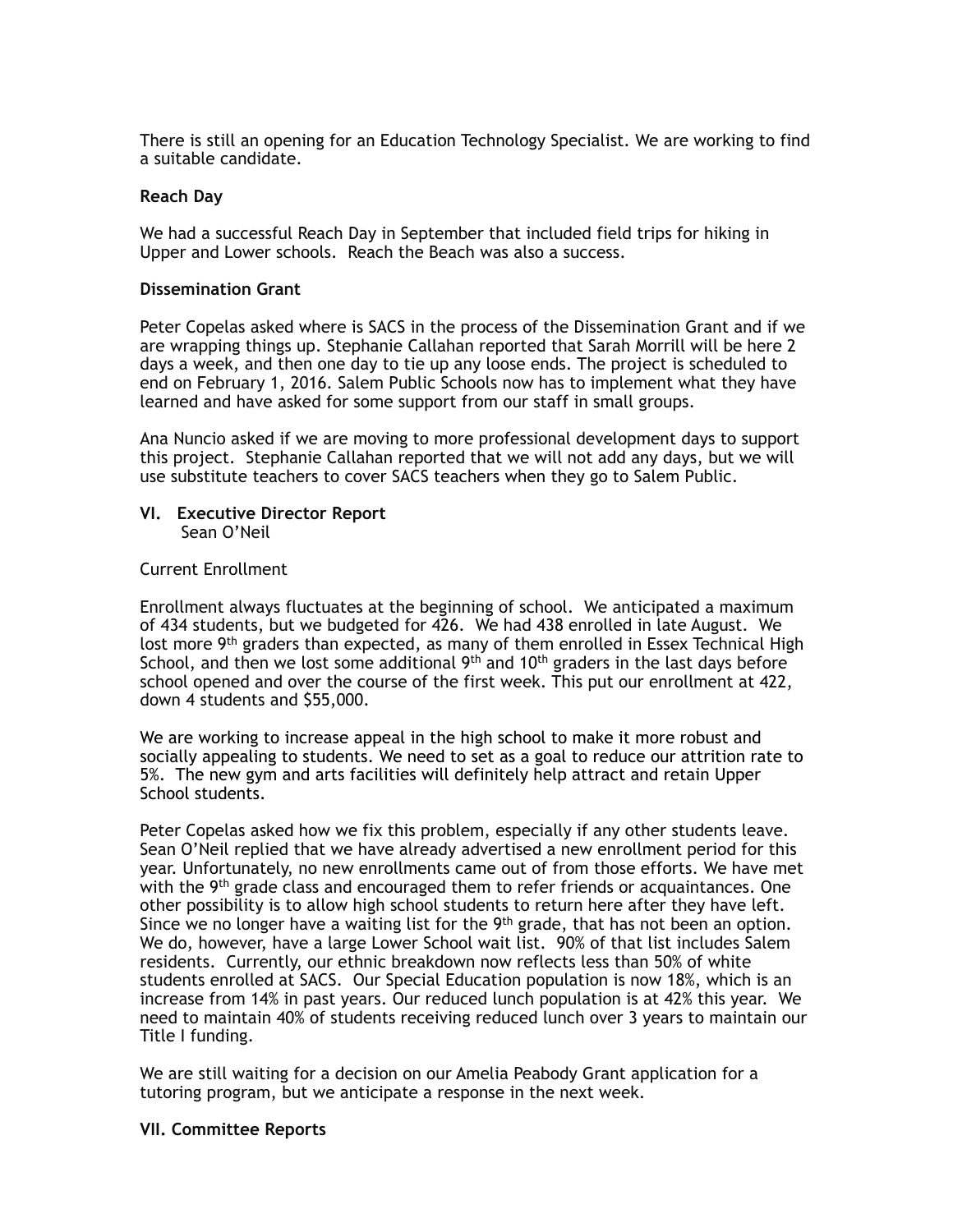## **A. Finance Committee**

## Connie Burke

Thomas Monroe gave the Finance Committee report. Our cash position has improved, which is primarily due to the Read Foundation grant.

Thomas Monroe pointed out that the foundation grants from the Read Trust, the Mifflin Foundation, and the Amelia Peabody Foundation in the first few months of the fiscal year, prior to school beginning in August, made a significant difference in the budget. On that basis, he made a: **Motion** that we revise the budget to include these foundation grants as income. With the motion seconded by Ana Nuncio, it was:

**RESOLVED:** to revise the updated budget as presented. The motion carried unanimously.

Year to Date: Thomas Monroe reported that the top line tuition has been reduced by the loss of 4 students, which has the amount \$55,000 less than expected.

Contingency Fund. We are not anticipating using the Contingency Fund this during the year. Overall, SACS is in a solid financial position.

#### **B. Facilities Committee**  Leslie Tuttle

Sean O'Neil distributed the most current floor plan for the Gymnasium. The original plan was for three classrooms behind the stage. We are now looking at additional space instead across from the main SACS entrance. We are looking at 5,000 square feet of additional space in this new space for approximately the same price as the three classrooms would have been. We are working on a design plan which we will give to Shetland Park. Soon after that, we will receive a quote from them.

Shetland Park has agreed to add safety features that will include speed bumps and flashing lights. We will also need to soundproof the classrooms.

We are hoping to break ground beginning of December to begin building the new Gymnasium.

## **C. Development Committee**  Steve Palmer

The Development Committee is currently focused on leadership gift possibilities and outreach to existing contacts.

In addition, we are planning our next Community Luncheon. The Committee asks that Trustees send Nina Cohen any contact information of guests you wish to invite. Nina Cohen agreed to follow up with Trustees by sending a list of previous guests so there is no overlap with any new invitees.

## **VIII. Motion to adjourn Regular Session and move to Executive Session**

A motion was made to adjourn the meeting at 8:03 by Connie Burke. This was seconded by Steve Palmer and passed unanimously.